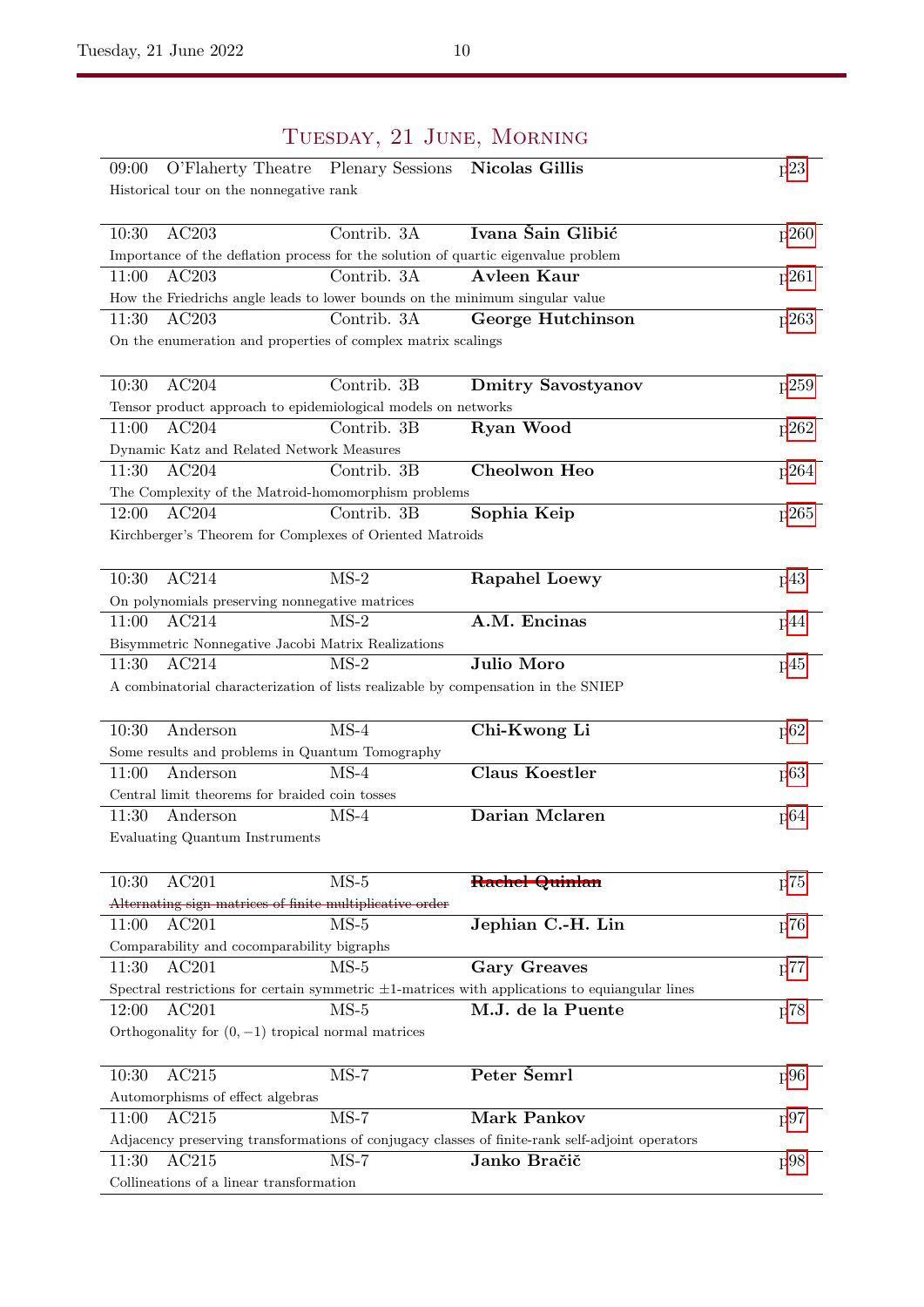| 10:30                                                                                  | AC202                                                       | $MS-8$                     | Aida Abiad                                                                                        | p103 |  |
|----------------------------------------------------------------------------------------|-------------------------------------------------------------|----------------------------|---------------------------------------------------------------------------------------------------|------|--|
|                                                                                        |                                                             |                            | Extending a conjecture of Graham and Lovász on the distance characteristic polynomial             |      |  |
| 11:00                                                                                  | AC202                                                       | $MS-8$                     | Projesh Nath Choudhury                                                                            | p104 |  |
|                                                                                        | Blowup-polynomials of graphs                                |                            |                                                                                                   |      |  |
| 11:30                                                                                  | AC202                                                       | $MS-8$                     | Carlos A. Alfaro                                                                                  | p105 |  |
|                                                                                        | Distance ideals of graphs                                   |                            |                                                                                                   |      |  |
| 12:00                                                                                  | AC202                                                       | $MS-8$                     | Lorenzo Ciardo                                                                                    | p106 |  |
|                                                                                        | Two moments for trees                                       |                            |                                                                                                   |      |  |
|                                                                                        |                                                             |                            |                                                                                                   |      |  |
| 10:30                                                                                  | O'Flaherty                                                  | $MS-9$                     | Sepideh Stewart, Anthony Cronin                                                                   | p114 |  |
|                                                                                        |                                                             |                            | Students' Perspectives on Proofs in Linear Algebra: Ways of Thinking and Ways of Understanding in |      |  |
| 11:00                                                                                  | O'Flaherty                                                  | $MS-9$                     | Megan Wawro                                                                                       | p115 |  |
|                                                                                        | Student Reasoning about Linear Algebra in Quantum Mechanics |                            |                                                                                                   |      |  |
| 11:30                                                                                  | O'Flaherty                                                  | $MS-9$                     | Amanda Harsy, Michael Smith                                                                       | p116 |  |
|                                                                                        | Application Approach to Teaching Linear Algebra             |                            |                                                                                                   |      |  |
| 12:00                                                                                  | O'Flahertv                                                  | $MS-9$                     | Frank Uhlig                                                                                       | p117 |  |
| 16 Questions and Answers for a Modern first Linear Algebra and Matrix Theory Course    |                                                             |                            |                                                                                                   |      |  |
|                                                                                        |                                                             |                            |                                                                                                   |      |  |
| 12:00                                                                                  | AC203                                                       | $MS-10$                    | <b>Niall Madden</b>                                                                               | p123 |  |
| A boundary-layer preconditioner for singularly perturbed convection diffusion problems |                                                             |                            |                                                                                                   |      |  |
|                                                                                        |                                                             |                            |                                                                                                   |      |  |
| 10:30                                                                                  | AC213                                                       | $\overline{\text{MS}}$ -22 | Geertrui Van de Voorde                                                                            | p233 |  |
| The dual code of points and lines in a projective plane                                |                                                             |                            |                                                                                                   |      |  |
| 11:30                                                                                  | AC213                                                       | $MS-22$                    | Ignacio F. Rúa                                                                                    | p235 |  |
| Codes over finite fields and Galois ring valued quadratic forms                        |                                                             |                            |                                                                                                   |      |  |
| 12:00                                                                                  | AC213                                                       | $MS-22$                    | Gary McGuire                                                                                      | p236 |  |
| Linearized Polynomials and Galois Groups                                               |                                                             |                            |                                                                                                   |      |  |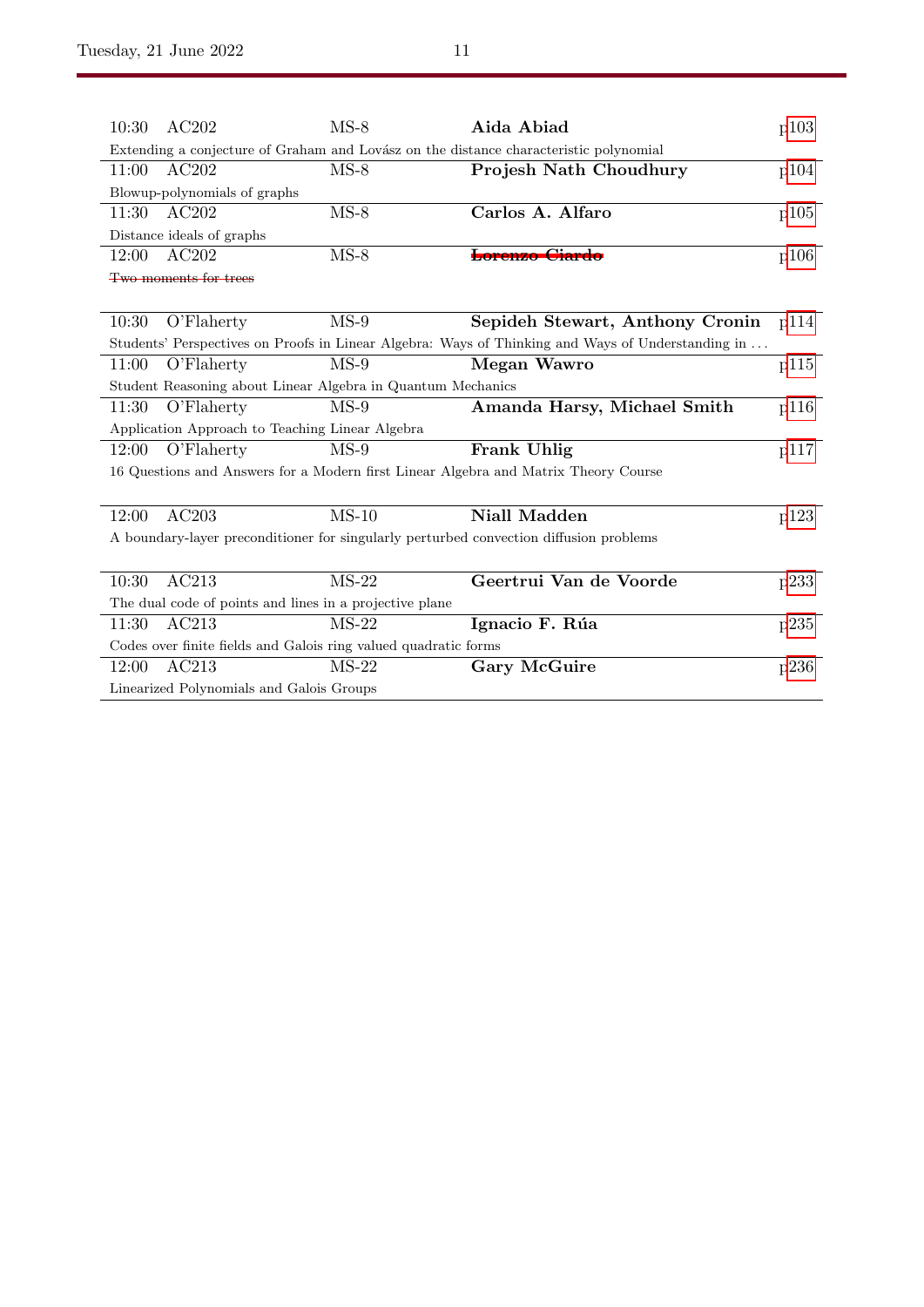| AC203<br>Contrib. 4A<br>14:00                                                                      | <b>Plamen Koev</b>           | p266 |
|----------------------------------------------------------------------------------------------------|------------------------------|------|
| Accurate Bidiagonal Decompositions of Structured Totally Nonnegative Matrices with Repeated Nodes  |                              |      |
| 14:30<br>AC203<br>Contrib. 4A                                                                      | <b>Michael Tsatsomeros</b>   | p269 |
| The Fiber of P-matrices: the Recursive Construction of All Matrices with Positive Principal Minors |                              |      |
| AC203<br>Contrib. 4A<br>15:00                                                                      | Raquel Viaña                 | p270 |
| Accurate computation of the inverse of Totally Positive collocation matrices of the Lupas-type (   |                              |      |
| AC203<br>15:30<br>Contrib. 4A                                                                      | Adi Niv                      | p272 |
| Tropical Matrix Identities                                                                         |                              |      |
|                                                                                                    |                              |      |
| AC204<br>Contrib. 4B<br>14:00                                                                      | Lauri Nyman                  | p267 |
| Perturbation theory of transfer function matrices                                                  |                              |      |
| AC204<br>Contrib. 4B<br>14:30                                                                      | Patricia Antunes             | p268 |
| Bi-additive Models: different types of distributions                                               |                              |      |
| AC204<br>Contrib. 4B<br>15:00                                                                      | <b>Juyoung Jeong</b>         | p271 |
| Weak majorization inequalities in Euclidean Jordan algebras                                        |                              |      |
| 15:30<br>AC204<br>Contrib. 4B                                                                      | Luis Felipe Prieto-Martínez  | p273 |
| Geometric continuity, Riordan matrices and applications                                            |                              |      |
|                                                                                                    |                              |      |
| AC202<br>$MS-1$<br>14:00                                                                           | Francesco Belardo            | p36  |
| Identifying the graphs whose (Laplacian) spectral radius is small                                  |                              |      |
| AC202<br>$MS-1$<br>14:30                                                                           | <b>Cristina Dalfo</b>        | p37  |
| Almost Moore and largest mixed graphs of diameter two and three                                    |                              |      |
| AC202<br>$MS-1$<br>15:00                                                                           | Ivan Damnjanović             | p38  |
| Assigned rational functions of a rooted tree                                                       |                              |      |
|                                                                                                    |                              |      |
| D'Arcy Thompson<br>$MS-3$<br>14:00                                                                 | <b>Roland Hildebrand</b>     | p51  |
| On the algebraic structure of the copositive cone                                                  |                              |      |
| D'Arcy Thompson<br>$MS-3$<br>14:30                                                                 | <b>Maxim Manainen</b>        | p52  |
| Generating extreme copositive matrices near matrices obtained from COP-irreducible graphs          |                              |      |
| $MS-3$<br>D'Arcy Thompson<br>15:00                                                                 | Jordi Tura                   | p53  |
| Entangled symmetric quantum states and copositive matrices                                         |                              |      |
| D'Arcy Thompson<br>$MS-3$<br>15:30                                                                 | <b>Oliver Mason</b>          | p54  |
| Copositivity and the Riccati Equation                                                              |                              |      |
|                                                                                                    |                              |      |
| $MS-11$<br>14:00<br>O'Flaherty                                                                     | Geir Dahl                    | p135 |
| Richard, Matrices and Polyhedra                                                                    |                              |      |
| $MS-11$<br>14:30<br>O'Flaherty                                                                     | Seth A. Meyer                | p136 |
| Loopy 2-graphs                                                                                     |                              |      |
| $MS-11$<br>O'Flaherty<br>15:00                                                                     | K.-T. Howell, N. A. Neudauer | p137 |
| On the independence of near-vector spaces and their matroids                                       |                              |      |
| $MS-11$<br>15:30<br>O'Flaherty                                                                     | Gi-Sang Cheon                | p138 |
| Richard's mathematical legacy that influenced Korea                                                |                              |      |
|                                                                                                    |                              |      |
| AC201<br>14:00<br>$MS-12$                                                                          | Hugo J. Woerdeman            |      |
|                                                                                                    |                              | p148 |
| Completing an Operator Matrix and the Free Joint Numerical Radius<br>$MS-12$<br>14:30<br>AC201     | <b>Tomack Gilmore</b>        |      |
|                                                                                                    |                              | p149 |
| Coefficientwise total positivity of some matrices defined by linear recurrences                    |                              |      |
| AC201<br>$MS-12$<br>15:00                                                                          | Miklós Pálfia                | p150 |
| Free functions preserving certain partial orders of operators                                      |                              |      |

## Tuesday, 21 June, Afternoon